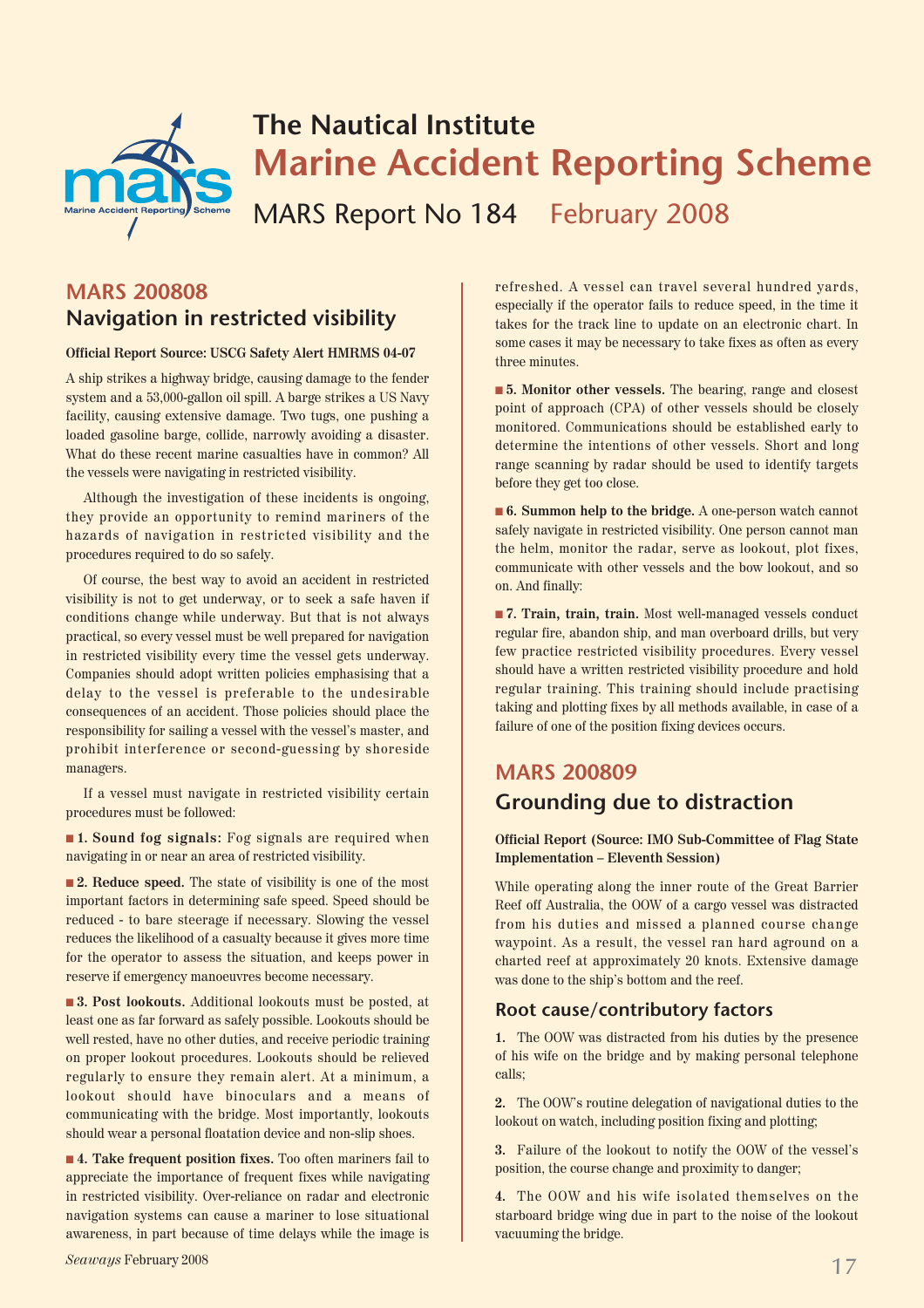#### **Lessons learnt**

**1.** The dangers of allowing non-watch standers to be present on the bridge particularly when a vessel is operating in confined waters.

**2.** The importance of good bridge resource management, teamwork and communications.

**3.** Watchkeepers should not be distracted by activities not related to their primary task of watchkeeping.

## **MARS 200810 Cell phone assisted grounding**

#### **Official Report (Source: Marine Accident Investigation Branch, UK., Report No 17/2006)**

A feeder vessel was on a coastal voyage in northern European waters at night. At midnight the bridge watch changed and at 00.30 the OOW sent the lookout down to stand-by in the crew mess. The lookout understood this to mean he could get some rest so he went to his cabin and was asleep by approximately 01.00. After the lookout left the bridge, the OOW became distracted, initially by the VHF and subsequently by sending text messages on his mobile telephone. The ship's position was roughly checked on one occasion, as the OOW walked past the electronic chart display. At that time there was still some distance to run until the next planned alteration of course. It is claimed the text messaging became allengrossing, resulting in the planned course alteration at 01.15 being missed, and consequently the ship grounded 32 minutes later, at 01.47.

The OOW had been alerted to the imminent grounding by vibration of the ship. He rushed to the central controls, noticed the ship's speed indicated the ship had stopped, so reduced the pitch on the CPP to zero and called the master. After pumping out sufficient ballast the master, using the bow and stern thrusters as well as main propulsion, was able to refloat the vessel at 02.45. Although there were no injuries, the vessel suffered breach of two ballast tanks, significant plating deflections and extensive scraping damage.

#### **Root cause/contributory factors**

**1.** The OOW failed to make an alteration of course in accordance with the navigational plan;

**2.** The OOW was distracted for more than 40 minutes prior to the grounding, missing the required waypoint;

**3.** Although fully aware of the requirement for a lookout to be present on the bridge, the OOW stood down the lookout as weather conditions were good and there was little shipping traffic;

**4.** The 'dead man' bridge alarm system was thought to have been disengaged;

**5.** The electronic charting system (ECS) was not being used properly. No depth or no go areas, cross track error or waypoint alarms were set on the ECS;

**6.** The paper charts did not have regular positions marked, even though they were the primary means of navigation onboard;

**7.** Fixes were recorded in the log, but these positions were only derived from the GPS, and were not cross-checked by independent sources;

**8.** There was no active management of the use of mobile telephones while on the bridge;

**9.** The ISM system had failed to detect either the poor navigational practices or the frequent absence of a lookout at night.

#### **Recommendations**

The managers of the vessel were advised to review their ISM system to ensure that navigational practices, training with ECS and the inappropriate use of mobile telephones and other personal electronic equipment are addressed.

■ Editor's note: The common thread through all the above three reports highlight the all too familiar violation of the basic rules of bridge watchkeeping: efficient lookout, safe speed, collision avoidance and passage monitoring. The presence of non-watchkeeping personnel on the bridge is bound to distract the OOW and must never be permitted in coastal and congested waters.

The cell phone, in the hands of any member of the bridge team, including the pilot, is indeed becoming a menace. The bridge team must be professional and assertive enough to prevent incidents arising out of the factors identified in the reports above.

## **MARS 200811 Hand injury during winch greasing (again)**

The bosun and a seaman were carrying out routine greasing of a mooring winch. In order to remove the dried old grease around the dog clutch and shaft, it was necessary for the seaman to extend his arm between the drum and the winch drive gear and clear it manually. With the bosun following the instructions from the seaman, the winch was being rotated intermittently, while the seaman proceeded with the task when the winch was immobile.

During one such pause, the shaft suddenly began to rotate unexpectedly, and the sleeve of the seaman's parka got caught in the clutch assembly, quickly drawing his hand into the rotating part.

Fortunately the bosun responded rapidly to the seaman's shouts and the winch was slowly and carefully operated in reverse mode until the hand was freed. First aid was administered for cuts and bruises and subsequent medical examination ashore declared the seaman fit for duty after a few days' rest.

#### **Root cause/contributory factors**

**1.** The winch power supply had not been isolated before commencement of work;

**2.** Loose fitting parka and inadequately fastened sleeve cuff.

#### **Lessons learnt**

**1.** Machinery or moving gear should be de-activated before any maintenance is carried out on or near them.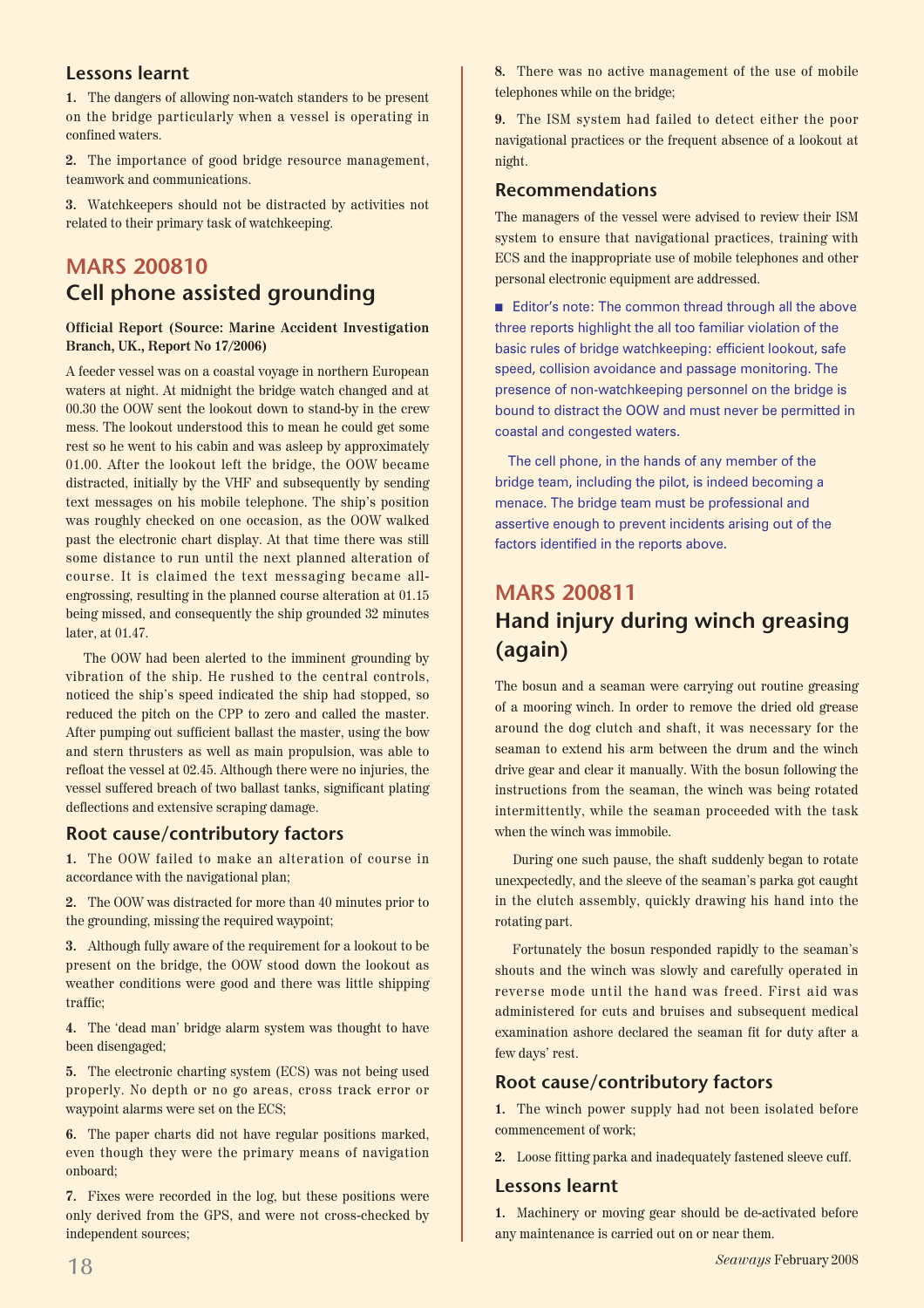

▲ View of dog clutch into which the parka sleeve and hand were drawn

**2.** If work on a moving system cannot be avoided, the job must be carried out by two persons at least, one of them being in position to activate the emergency stop at any moment.

**3.** Clothing and personal protective equipment (PPE) must not be loose when working on or near moving systems.

**4.** Risk assessment should take into account every realistic hazard. Past risk assessments should be reviewed during onboard daily meetings so that previously identified hazards are not missed.

■ Editor's note: MARS 200641 (September 2006) described a very similar incident where an unfortunate seaman lost his hand. Here is evidence, if any were needed, that such tragic accidents could be avoided if only seafarers had access to, and updated themselves regularly on, the wealth of information available in past MARS reports and other such sources. Shipping companies, safety officers and managers are encouraged to support MARS and, at the very least, effectively distribute past reports to their fleet.

### **MARS 200812 Unauthorised computer applications**

Three different vessels in our fleet reported these worrying incidents:

■ **Vessel 1:** The OOW was found playing games on the bridge computer while navigating in congested waters. Further investigation revealed that he had apparently opened an innocuous short-cut icon on the screen entitled 'Navigation' which once opened, launched a computer game.

■ **Vessel 2:** A non-approved programme was installed on a chart correction computer, which immobilised it. Findings revealed that a deck officer had installed an unauthorised and infected programme. As a result the system became inoperable and until it was fully restored, there was considerable delay in effecting chart corrections.

■ **Vessel 3:** After realising that the chart correction computer was not connected via an uninterrupted power supply (UPS) unit, the ship's staff located a 'spare' UPS and decided to install it. Subsequent difficulties in email exchanges and printing chart correction tracings were later attributed to this incompatible UPS.

#### **Corrective actions**

The fleet was reminded about the following company policies:

**1.** No unauthorized programme should be loaded on any of the ship's computers.

**2.** All ships' computers should be regularly checked for unauthorised programmes and viruses.

**3.** The bridge computer is installed solely for chart corrections and watch-keeper programmes and to assist deck officers in administrative tasks and should only be used in port, or only by off-duty staff while at sea.

**4.** If any unauthorised software is detected, the company is to be consulted on determining a safe method of uninstalling such programmes without damage to equipment or loss of data.

**5.** The company should be consulted in case of any software or hardware defect or deficiency and hasty, unilateral actions must not be taken.

## **MARS 200813 Anchor handling tug capsize**

**Official Report (Source: Condensed from Norwegian Maritime Directorate NIS Circ 7-2007)** 

The anchor handling tug (AHT) *Bourbon Dolphin* capsized on 12 April 2007 off the Shetland Islands while engaged in anchor handling operations. Preliminary investigations have determined that simultaneous towing/anchor-handling and winching operations by an AHT can seriously affect her stability, especially if these are carried out under greater loads and speeds.

Under such circumstances, if the AHT suffers loss of propulsion or thrust, together with an adverse rudder position, the vessel is very vulnerable. In particular, when towing ahead, the loss of bollard pull will cause the vessel to be pulled astern with great force by the enormous tension in the towline or the anchor chain, and this can easily capsize the vessel. If the load is connected to the towing hook, the AHT may be able to recover from the hazardous situation by operating the emergency release system, but this may not be possible when towing or hauling by winches.

Operators of such vessels must bear in mind that the maximum righting arm (GZ-max) may occur at angles of heel as low as 15 degrees and that the working deck immerses at very small angles of heel. Similarly, the angle of flooding may also occur at a relatively small angle, as compared to other merchant vessels.

The Norwegian Maritime Directorate has implemented the following immediate corrective measures on all their AHTs, including changes to the SMS, as appropriate.

**1.** Data must be available at the conning position to show the maximum permissible transverse force/tension limiting the vessel's maximum heel to one of the following angles, whichever is least:

● Heeling angle equivalent to a GZ-value equal to 50% of GZ-max;

- The angle at which the working deck immerses ;
- 15 degrees.
- **2.** The approved stability booklet shall specify the maximum